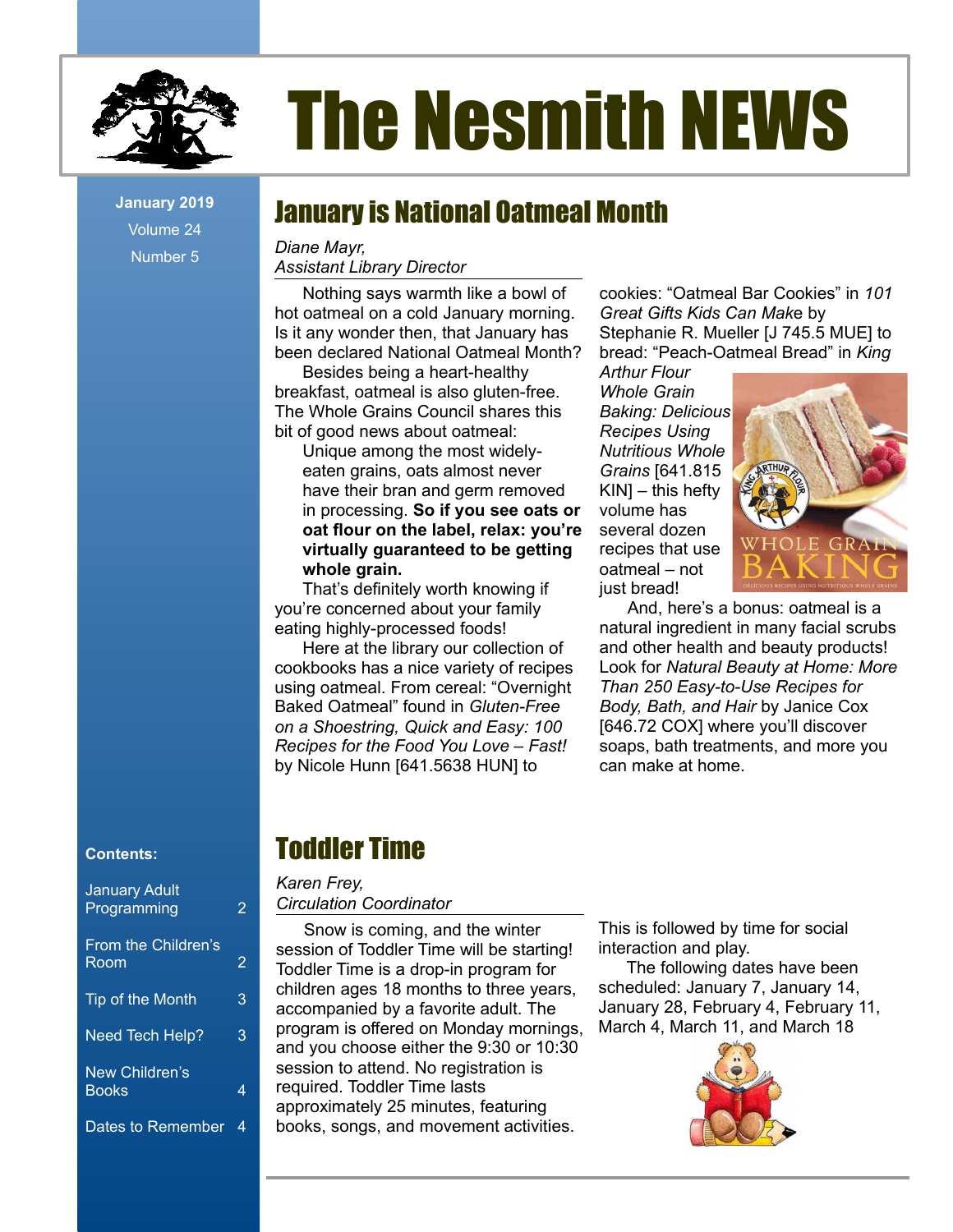## January Adult Programming

*Maria Schroeter, Reference Librarian/Interlibrary Loan/Adult Programming*

#### **Trivia Night!**

Is your New Year's resolution to hit the gym and flex your muscles? Well, don't forget about your brain! Join us on Wednesday, January 9 at 6:00 p.m. and activate your "little grey cells," as Hercule Poirot would say. Pizza will be served! Ages 16 and up, and registration is required.

#### **Identifying New Hampshire Backyard Birds**

Have you always wanted to know what birds are visiting your yard or frequenting your bird feeder? Can't tell the difference between a purple finch and a house finch? Join us on

Wednesday, January 23 at 6:00 p.m. when Steve Hale will be offering tips on identifying our resident and migrant feathered friends, and letting us know what to feed them to attract a diverse population. Ages 12 and up, and registration is required.

Steve Hale, holds university degrees in marine biology, evolutionary biology, and ecology. He has lived in New Hampshire over 20 years and has explored most of the state. An avid hiker, birder, and experienced naturalist, Steve loves to share his experience and knowledge with others, especially children and others eager to learn. In April 2016,

Steve formed Open World Explorers to more fully share his knowledge and experiences in ecology, ornithology, and Earth science, and to help others find personal value in the natural history and landscape of the area. [www.openworldexplorers.com](http://www.openworldexplorers.com/).



## From the Children's Room

#### *Jane McCue,*

*Children's Librarian*

#### **LEGO Racers After School Program**

On Thursday, January 17 at 4:00 p.m., the SEE Science Center of Manchester returns to bring their ever popular engineering program, LEGO Racers, to the Nesmith Library. This program is designed for students in grades three and up. Participants are challenged to work together in teams. Students will be divided into smalls groups and use their engineering skills to create a LEGO course of their own. Simple machines will be discussed and explored.

This program runs from 4:00 to 5:00, and parents have the option of remaining in the library during the program, or filling out a permission slip for their child to

stay alone under the direction of the Nesmith Library staff and be picked up at 5:00.

Registration is required, and registrants must be nine years of age or older or in grades three through six. Space is limited. Please call the library at 432-7154 or stop by the circulation desk to register.

#### **Attention Parents!**

Please note story hour registrants will be contacted mid-January with the remaining story hour dates. Once these classes are confirmed, we will open up registration to new members. Thank you for all your support, and we look forward to seeing you again in 2019!

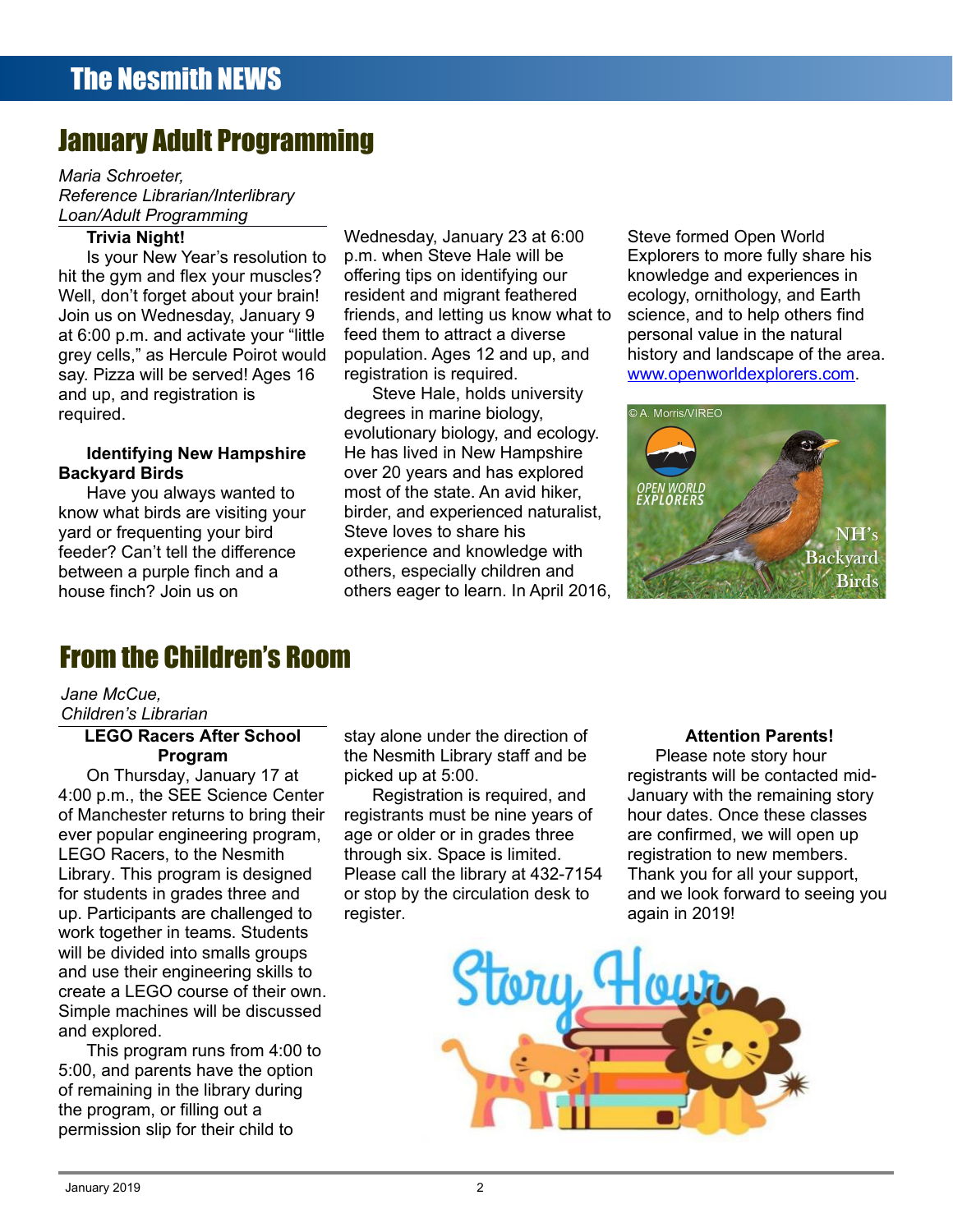## Tip of the Month

#### *Karen Frey*

Ever picked up a book and not been sure if you have read it? The library does not keep track of the items you have checked out due to confidentiality laws, but you can keep track yourself!

Sign into your account online (hint: if you don't remember your password, try the last four digits of your phone number).

- 1. On the right, click **My Record**.
- 2. Next, click **Contact Information and Preferences**.
- 3. Scroll down and check the box that says **Maintain reading history**. When the pop-up message appears, click **OK**.
- 4. Finally, click the **Submit**

## Need Tech Help?

#### *Sylvie Brikiatis,*

*Assistant Library Director / Youth Services Librarian*

**Teen Tech Mentoring Program**

Do you need help with technology? Got a new Kindle, iPad, or cell phone? The Nesmith Library, in conjunction with local high school students, will be providing open help desk sessions on the first Wednesday and third Saturday of each month. Please join us!

The type of help being provided will include:

- Help setting up new devices (tablets, cell phones, laptops, etc.).
- Establishing online accounts (email, social media like Facebook, etc.).
- Help with common applications (Word, Publisher, Excel, creating PDFs).

| πογιοισίου αι.<br>Patron code:<br>Date of original registration:<br>Card renewal date:<br>Last activity date:<br>$\Psi$ Messages | <b>INCOLLINE LIBRAry</b><br><b>Adult / Resident</b><br>8/27/2008<br>9/29/2020<br>8/25/2018 | $\overline{\phantom{a}}$<br><b>My Record</b><br><b>Items Out</b><br><b>Requests</b><br><b>Pay Fines</b><br>15<br><b>Reading History</b><br><b>Saved Searches</b> |
|----------------------------------------------------------------------------------------------------------------------------------|--------------------------------------------------------------------------------------------|------------------------------------------------------------------------------------------------------------------------------------------------------------------|
| Contact Information and Preferences<br>Please verify your contact information.<br>$\cdots$                                       | 2                                                                                          | Log Out<br><b>My Lists</b><br>٠                                                                                                                                  |
| <b>Preferences:</b><br>Phone number for TXT messages<br>(None)<br>$\overline{\phantom{a}}$<br>Maintain reading history 3         | Carrier<br>$\blacktriangledown$<br><select a="" carrier=""></select>                       |                                                                                                                                                                  |
| Send e-mail notices in:<br><sup>O</sup> Basic, plain text<br>Full, HTML format<br><b>Submit Change Request</b><br>4              |                                                                                            |                                                                                                                                                                  |

#### **Change Request** button.

5. Going forward, you can click **Reading History** on the right side and see all the items you have checked out!



- Attaching files and photos to email or Facebook.
- Maintaining contacts on email and cell phones.
- Downloading apps.
- Downloading eBooks.
- And much, much more.

So if you need a little help getting started or moving forward with your technology, come and take advantage of the expertise our teens seem to be born with these days.

No registration is required. Just drop in. Time may be limited if the demand is high.

Please call the Nesmith Library at 432-7154 with any questions.